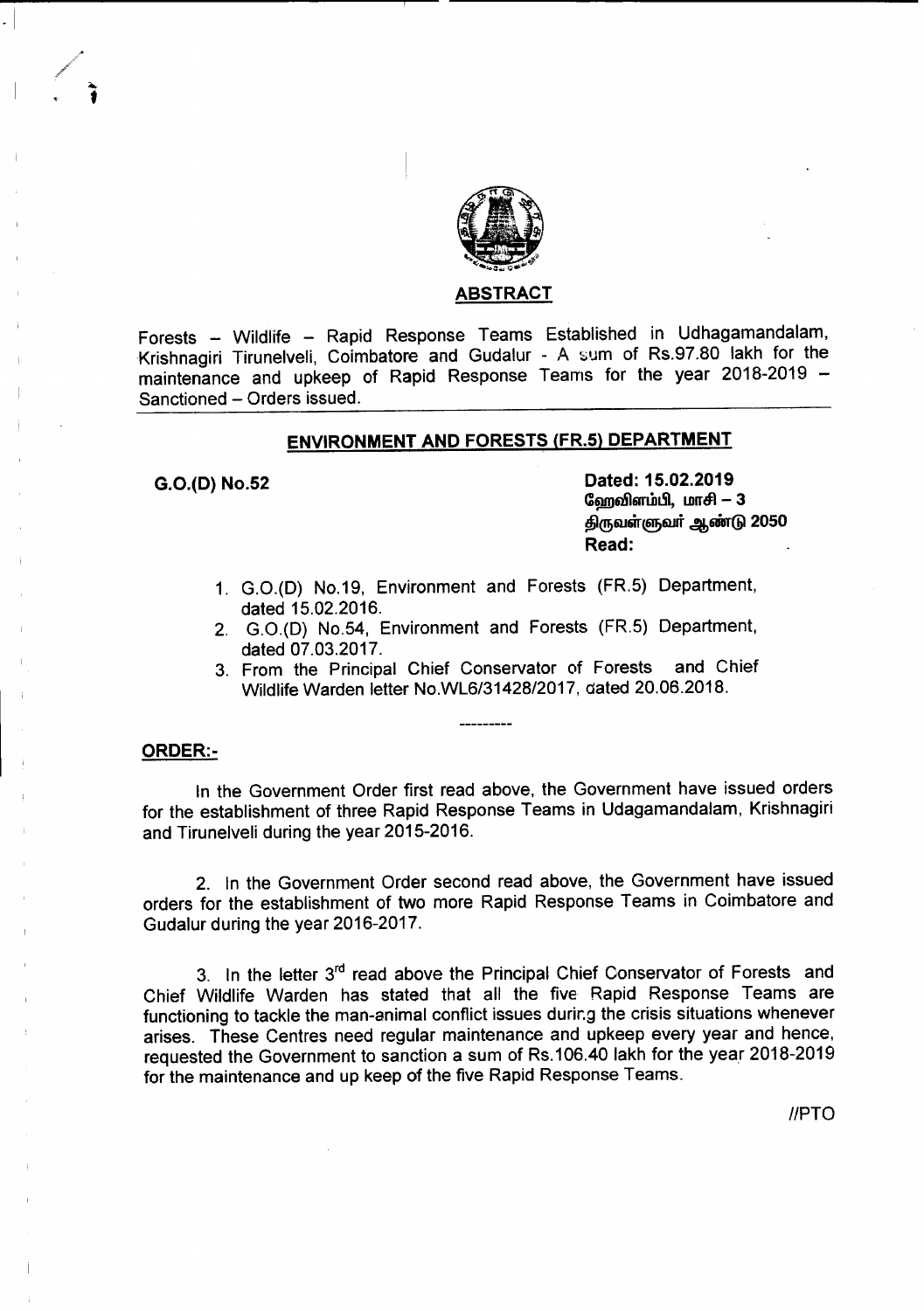4. The Government after careful consideration of the proposal of the Principal Chief Conservator of Forests and Chief Wildlife Warden accord sanction for a sum of Rs.97.80 lakh (Rupees Ninety Seven lakh and eighty thousand only) for the maintenance and upkeep of the five Rapid Response Teams for the year 2018-2019 as detailed below:-

|                | Contingency, maintenance of equipment/Uniforms   Rs.15 lakhs (For | five                        |  |
|----------------|-------------------------------------------------------------------|-----------------------------|--|
|                | Rs.3.00 lakh per team                                             | Teams)                      |  |
| $\overline{2}$ | Wages Rs.12 lakhs per Team                                        | Rs.60 lakh (For five Teams) |  |
| 3              | Feeding charges                                                   | 15.00 lakh                  |  |
|                | Allowances                                                        | $2.4$ lakh                  |  |
|                | Fuel                                                              | 5.40 lakh                   |  |
|                | Гotal                                                             | 97.80 lakh                  |  |

5. The expenditure sanctioned in para 4 above shall be debited to the following head of account-

> 2406 FORESTRY AND WILD LIFE - 02 Environmental Forestry and Wild Life - 110 Wild Life Preservation. State's Expenditure -AO Establishment of Rapid Response Team.

| Detailed / Sub-detailed                  | DPC                         | Amount     |
|------------------------------------------|-----------------------------|------------|
| 01 Salaries - 04 Other Allowances        | 2406 02 110 AO 0147         | 2.40 lakh  |
| 05 Office Expenses - 02<br>Contingencies | Other   2406 02 110 AO 0521 | 12.50 lakh |
| 18 Maintenance - 04 Wages                | 2406 02 110 AO 1842         | 60.00 lakh |
| 45 Petroleum, Oil and Lubricant          | 2406 02 110 AO 4509         | 5.40 lakh  |
| 46 Clothing, Tentage and Stores          | 2406 02 110 AO 4607         | 2.50 lakh  |
| 67 Feeding / Dietary Charges - 09 Others | 2406 02 110 AO 6794         | 15.00 lakh |

6. Necessary additional funds of Rs.83,65,0001- will be provided in Revised Estimates *I* Final Modified Appropriation 2018-2019 to meet the expenditure sanctioned in para 4 above. Pending provision of such funds, the Principal Chief Conservator of Forests and Chief Wildlife Warden is authorized to incur the expenditure. However, the above expenditure shall be brought to the notice of the Legislature by a Specific Inclusion in the Supplementary Estimates for the year 2018-2019. The Principal Chief Conservator of Forests and Chief Wildlife Warden are also directed to include the expenditure while sending the budget proposals for Revised Estimates *I* Final Modified Appropriation 2018-19 and also send draft explanatory notes for inclusion of this expenditure in Supplementary Estimates 2018-19 to Finance (AHD&F/BG.I) Department at an appropriate time without fail.

..2..

*IIPTO*